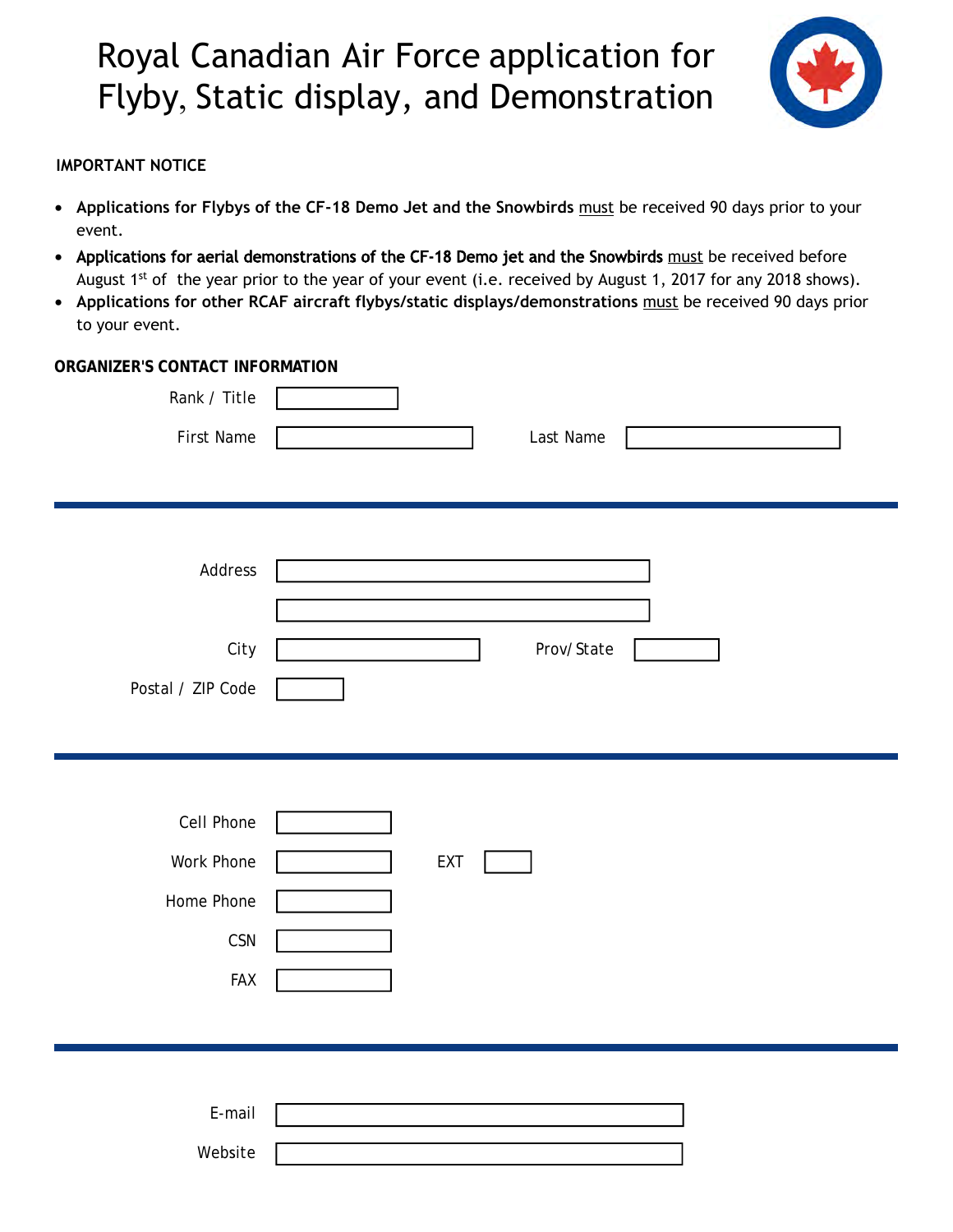# **EVENT DETAILS**

| Event Name                                       |                                                                                |
|--------------------------------------------------|--------------------------------------------------------------------------------|
| START DATE<br>dd-mmm-yy<br>(e.g. 18-Mar-17)      | <b>Start Time</b>                                                              |
| <b>END DATE</b><br>dd-mmm-yy<br>(e.g. 20-Mar-17) | End Time                                                                       |
| <b>Alternate Dates</b>                           | Dates flexible?<br>Yes                                                         |
| Event Location                                   |                                                                                |
| City                                             | Prov/State                                                                     |
| Airport ICAO                                     | Runway Length<br>Runway Width                                                  |
| Type of Site                                     | Airport<br>Over Water<br>Other                                                 |
| Is your event for profit?                        | Yes<br>$(\ )$<br>No<br>$\blacksquare$                                          |
| Previous RCAF Involvement                        | Please check this box to indicate if the RCAF previously supported this event. |
| <b>Additional Remarks</b>                        |                                                                                |
|                                                  |                                                                                |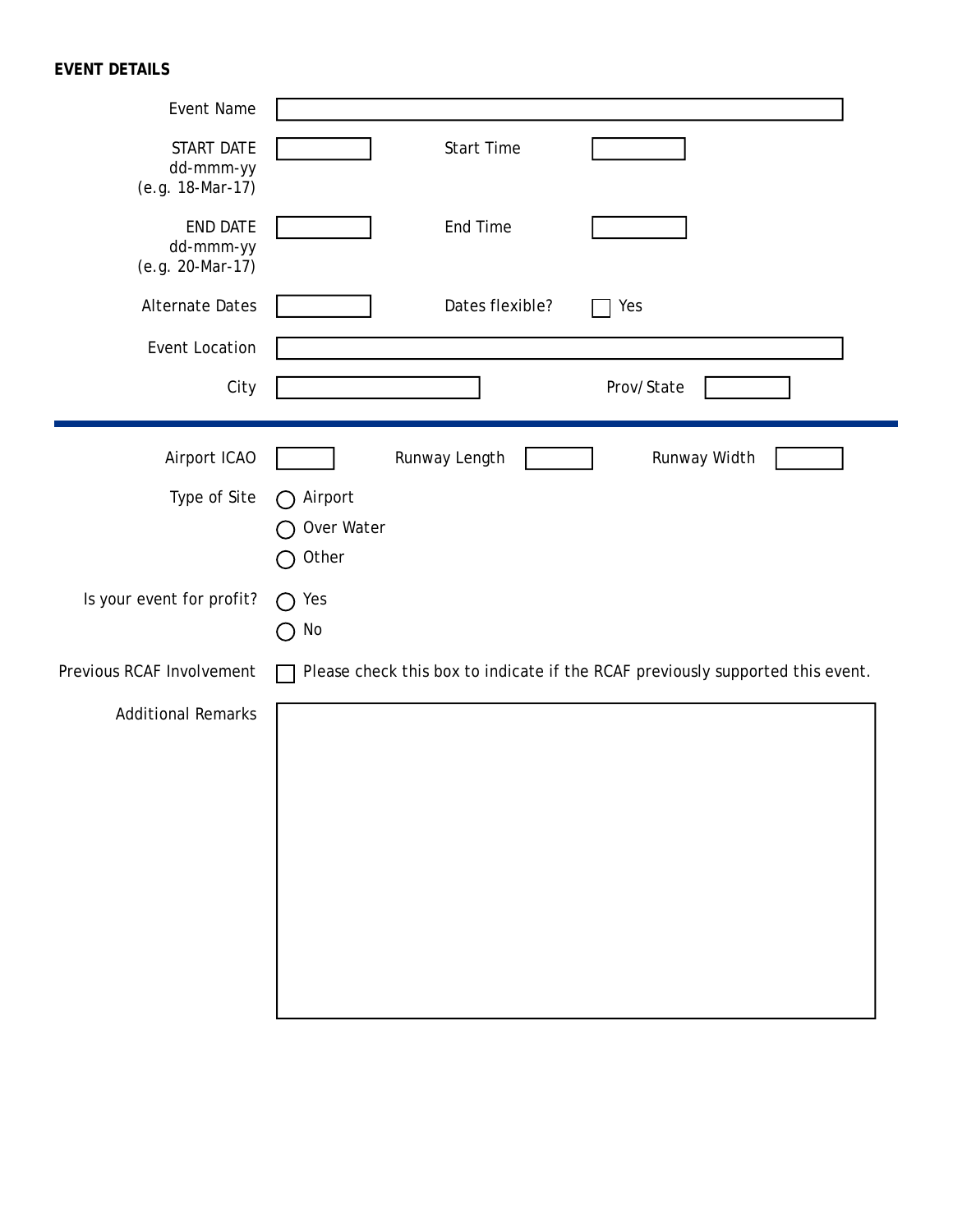### **RCAF ASSETS REQUESTED**

- **Applications for Flybys of the CF-18 Demo Jet and the Snowbirds** must be received 90 days prior to your event.
- Applications for aerial demonstrations of the CF-18 Demo jet and the Snowbirds must be received before August 1st of the year prior to the year of your event (i.e. received by Aug 1st, 2017 for any 2018 shows).
- **Applications for other RCAF aircraft flybys/static displays/demonstrations** must be received 90 days prior to your event.

| CF-18 DEMO JET                            | <b>FLYBY</b> | <b>DEMO</b>   |             |  |  |
|-------------------------------------------|--------------|---------------|-------------|--|--|
| SNOWBIRDS DEMO TEAM                       | <b>FLYBY</b> | DEMO          |             |  |  |
| <b>Pacific</b><br>- British Columbia      |              |               |             |  |  |
| CH-148-Cyclone                            | FLYBY        | <b>STATIC</b> | DEMO        |  |  |
| CH-149 Cormorant                          | <b>FLYBY</b> | <b>STATIC</b> | <b>DEMO</b> |  |  |
| CP-140 Aurora                             | FLYBY        | <b>STATIC</b> | DEMO        |  |  |
|                                           |              |               |             |  |  |
| West<br>- Alberta, Saskatchewan, Manitoba |              |               |             |  |  |
| CC-130H Hercules                          | <b>FLYBY</b> | <b>STATIC</b> | <b>DEMO</b> |  |  |
| CF-18 Hornet                              | FLYBY        | <b>STATIC</b> |             |  |  |
| CH-146 Griffon                            | FLYBY        | <b>STATIC</b> | DEMO        |  |  |
| CT-142 Dash 8                             | FLYBY        | <b>STATIC</b> | <b>DEMO</b> |  |  |
| CT-155 HAWK                               | FLYBY        | <b>STATIC</b> |             |  |  |
| Central<br>- Ontario                      |              |               |             |  |  |
| <b>CC-130H Hercules</b>                   | <b>FLYBY</b> | <b>STATIC</b> | <b>DEMO</b> |  |  |
| CC-130J Hercules                          | <b>FLYBY</b> | <b>STATIC</b> | <b>DEMO</b> |  |  |
| CH-146 Griffon                            | <b>FLYBY</b> | <b>STATIC</b> | <b>DEMO</b> |  |  |
| CH-147 Chinook                            | FLYBY        | <b>STATIC</b> |             |  |  |
| East<br>- Quebec                          |              |               |             |  |  |
| CF-18 Hornet                              | <b>FLYBY</b> | <b>STATIC</b> |             |  |  |
| CH-146 Griffon                            | <b>FLYBY</b> | <b>STATIC</b> | <b>DEMO</b> |  |  |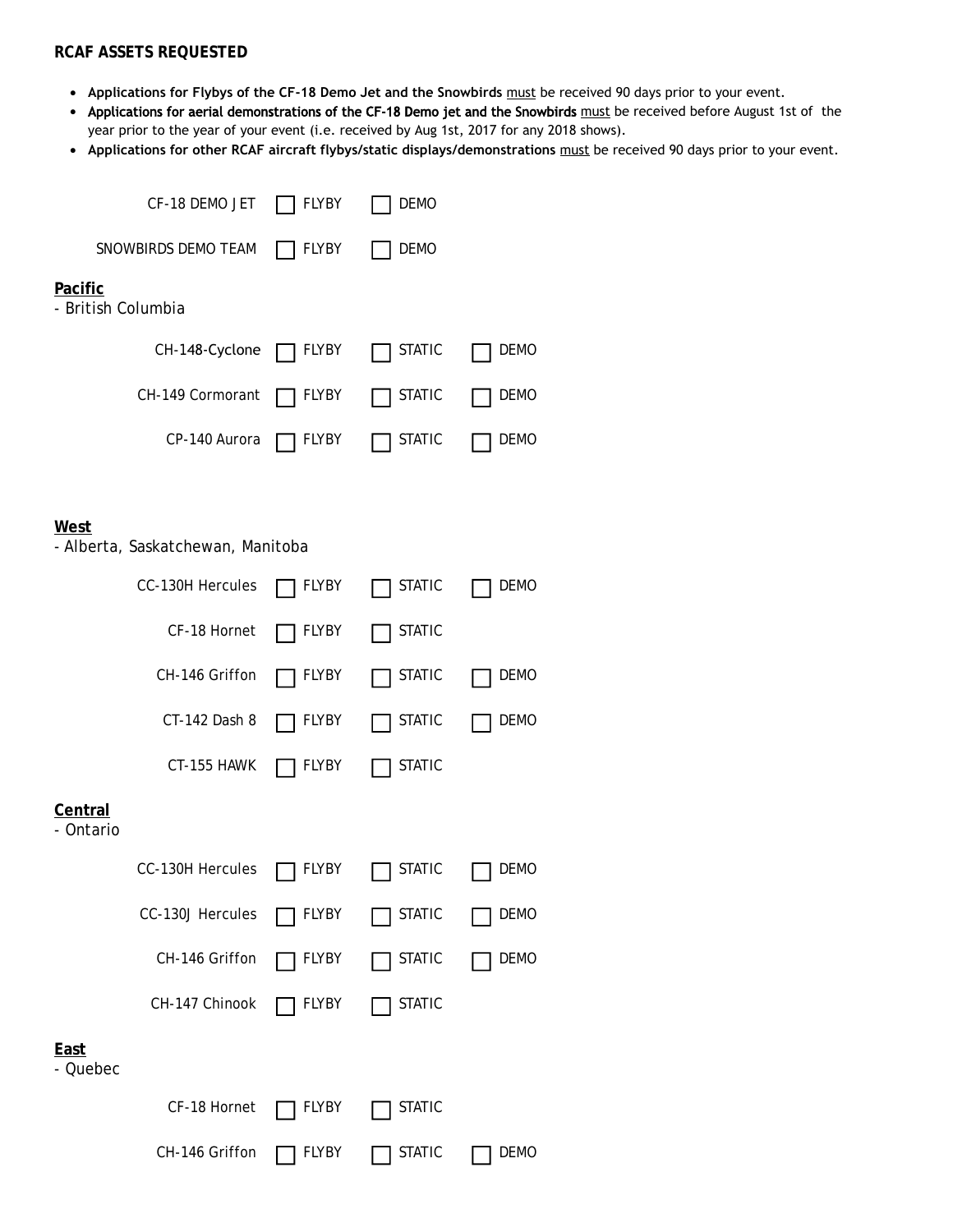## **Atlantic**

- Newfoundland, Prince Edward Island, Nova Scotia, New Brunswick

| CC-130H Hercules                                                                    | FLYBY        | <b>STATIC</b> | DEMO        |
|-------------------------------------------------------------------------------------|--------------|---------------|-------------|
| CH-146 Griffon                                                                      | <b>FLYBY</b> | <b>STATIC</b> | <b>DEMO</b> |
| $CH-148$ Cyclone $  $                                                               | <b>FLYBY</b> | <b>STATIC</b> | <b>DEMO</b> |
| CH-149 Cormorant                                                                    | <b>FLYBY</b> | <b>STATIC</b> | <b>DEMO</b> |
| CP-140 Aurora                                                                       | <b>FLYBY</b> | <b>STATIC</b> | DEMO        |
| <b>North</b><br>- Northwest Territories                                             | <b>FLYBY</b> | <b>STATIC</b> |             |
| CC-138 Twin Otter<br><b>RCAF Contracted Assets</b><br>- Moose Jaw SK, Southport, MB |              |               |             |
| CT-155 HAWK                                                                         | <b>FLYBY</b> | <b>STATIC</b> |             |
| CT-156 HARVARD II                                                                   | <b>FLYBY</b> | <b>STATIC</b> | <b>DEMO</b> |
| <b>Bell 206</b>                                                                     | <b>FLYBY</b> | <b>STATIC</b> |             |
| <b>Bell 412</b>                                                                     | <b>FLYBY</b> | <b>STATIC</b> |             |
| C-90B King Air                                                                      | <b>FLYBY</b> | <b>STATIC</b> |             |
| Grob 120A                                                                           | <b>FLYBY</b> | <b>STATIC</b> |             |